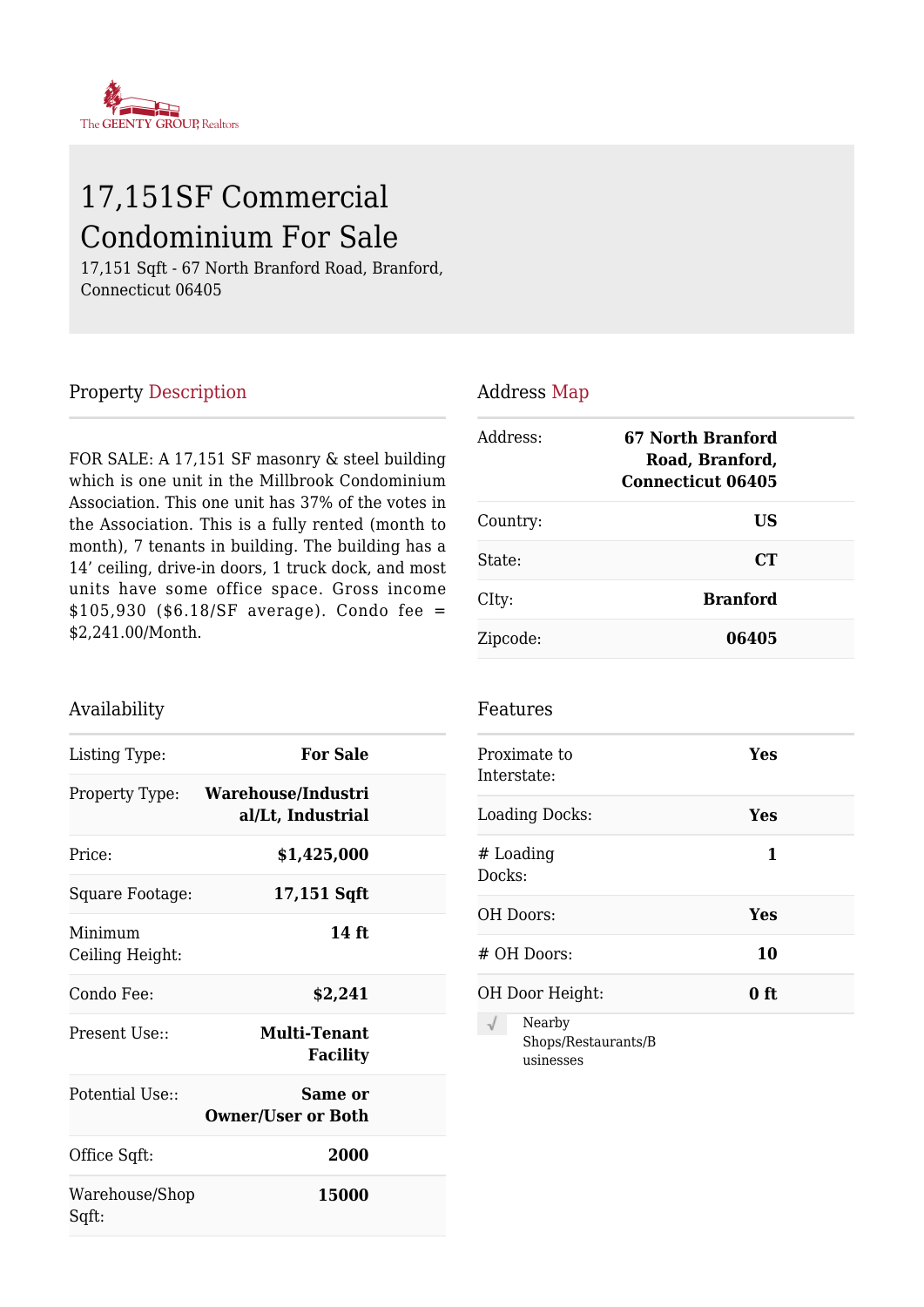### Building Details

|                            | 1 |
|----------------------------|---|
| 1983                       |   |
| <b>Very Good</b>           |   |
| <b>Flat</b>                |   |
| <b>Masonry &amp; Steel</b> |   |
| 17,151 Sqft                |   |
|                            |   |

| Lot(s):                          | 1                |  |
|----------------------------------|------------------|--|
| Area SF:                         | 6 Acre(s)        |  |
| Acreage:                         | 6 Acre(s)        |  |
| Parking:                         | 30               |  |
| Zoning:                          | $IG-2$           |  |
| Frontage:                        | 550 ft           |  |
| Depth:                           | <b>Varies</b>    |  |
| % Land<br>Coverage:              | <b>Built-Out</b> |  |
| % Land<br>Coverage<br>Permitted: | 30               |  |
| Condition of<br>Site:            | Level/Dry        |  |

### Utilities

| Availability: | Connected             |
|---------------|-----------------------|
| Source:       | <b>Municipal</b>      |
| Type:         | <b>Sewer</b>          |
| Type:         | <b>Natural Gas</b>    |
| Availability: | Connected             |
| Provider:     | <b>Public Utility</b> |
| Availability: | <b>Connected</b>      |
| Provider:     | <b>Public Utility</b> |
| Volts:        | 220                   |
| Amps:         | 800                   |
| Phase:        | ш                     |

### Mechanicals

Site

| Heating:            | <b>Gas Hot Air</b>                           |
|---------------------|----------------------------------------------|
| Air Conditioning:   | Partial                                      |
| Other<br>Equipment: | <b>Excellent Signage</b><br>on State Highway |

#### Assessment

| Land:     | \$0 |
|-----------|-----|
| Building: | \$0 |

## Transportation

| Bus Service: | Yes     |
|--------------|---------|
| Distance:    | 1 Block |